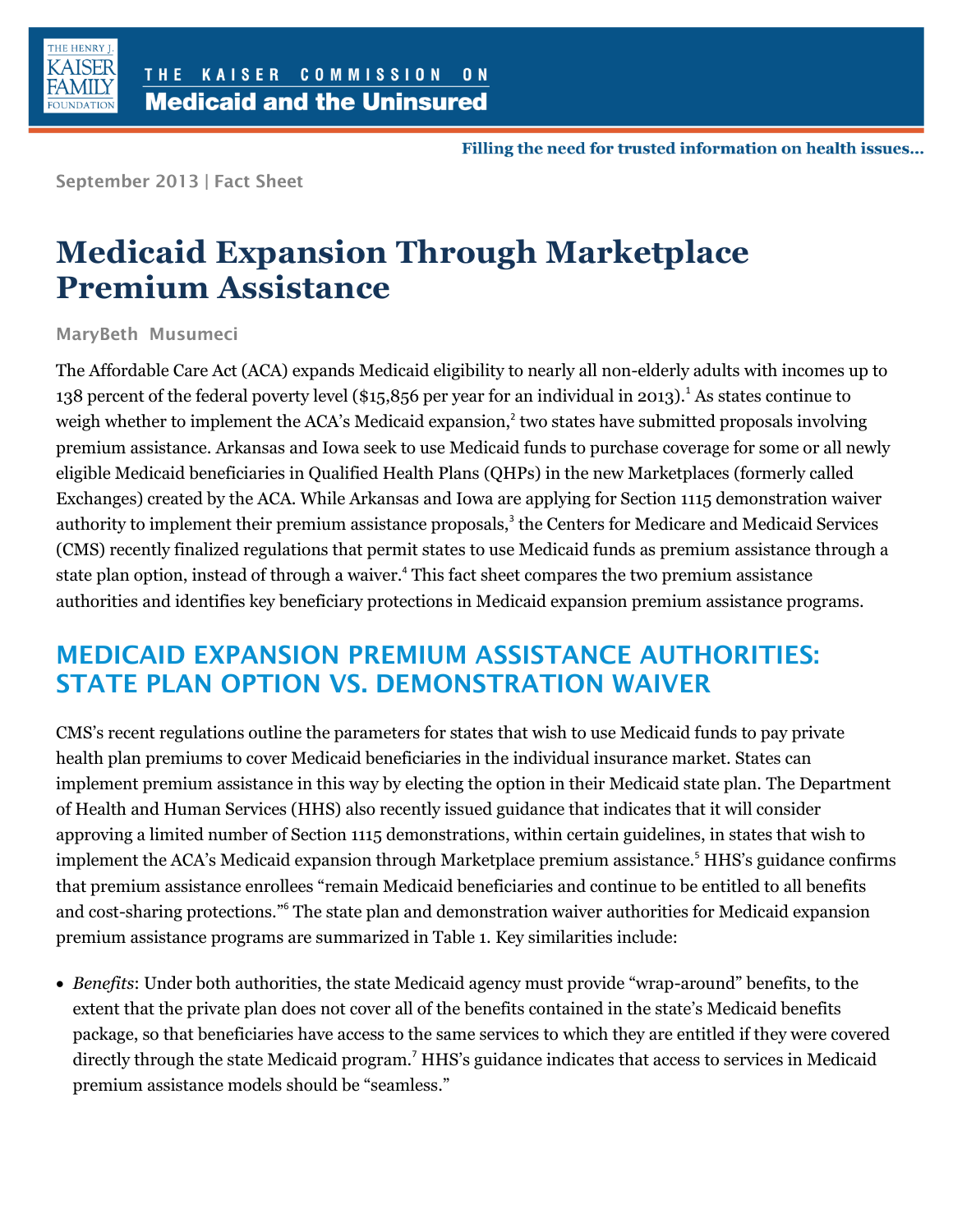- *Cost-Sharing*: Under both authorities, the state Medicaid agency must provide "wrap-around" cost-sharing assistance, to the extent that the private plan requires cost-sharing that exceeds Medicaid limits, so that beneficiaries do not have greater cost-sharing obligations than they would if they were covered directly through their state's Medicaid program.
- *Financing*: Premium assistance programs must be "cost-effective." This means that the total cost of providing Medicaid through premium assistance must be comparable to the cost of providing direct coverage through the Medicaid state plan. Under long-standing policy, Section 1115 demonstrations also must be "budget neutral," meaning that the federal government's costs must not exceed what they would have been without the premium assistance demonstration.

The two authorities by which states may implement premium assistance also have some important differences:

- *Enrollment*: One of the most significant differences between the two authorities is that enrollment must be voluntary for beneficiaries in premium assistance programs authorized under the state plan option. By contrast, enrollment in premium assistance programs can be mandatory in Section 1115 demonstrations, provided that beneficiaries have a choice of at least two health plans.
- *Target Population*: Premium assistance can be offered to any Medicaid beneficiary under the state plan option authority. HHS's guidance provides that Section 1115 premium assistance demonstrations should be limited to beneficiaries who are eligible for Medicaid benefits packages that are "closely aligned" with the Marketplace QHP benefits package. HHS's guidance also indicates that Section 1115 premium assistance demonstrations should not include beneficiaries who are exempt from Medicaid Alternative Benefit Plan (ABP) coverage, such as people who are medically frail.
- *Duration*: Premium assistance programs under the state plan option authority are not time-limited. HHS's guidance indicates that Section 1115 Medicaid expansion premium assistance demonstrations must end by December 2016. This is because lessons from these demonstrations will be used to inform the use of the new State Innovation demonstration waiver authority, which becomes available in 2017.
- *Evaluation*: The state plan option authority does not require any evaluation of state premium assistance programs.<sup>8</sup> Because all programs implemented under Section 1115 authority must be experimental, pilot or demonstration programs that, in the HHS Secretary's view, are likely to assist in promoting the objectives of the Medicaid Act, Section 1115 premium assistance demonstrations must identify hypotheses that will be tested and evaluate the demonstration's effectiveness in achieving those aims.
- *Public Notice and Comment*: Implementation of the premium assistance state plan option does not require a public notice and comment period. By contrast, states that are requesting approval of a new Section 1115 demonstration or renewal of an expiring demonstration must comply with the waiver transparency provisions. These include at least two state level public hearings before the waiver application is submitted to CMS and 30 day public comment periods at both the state and federal levels.<sup>9</sup>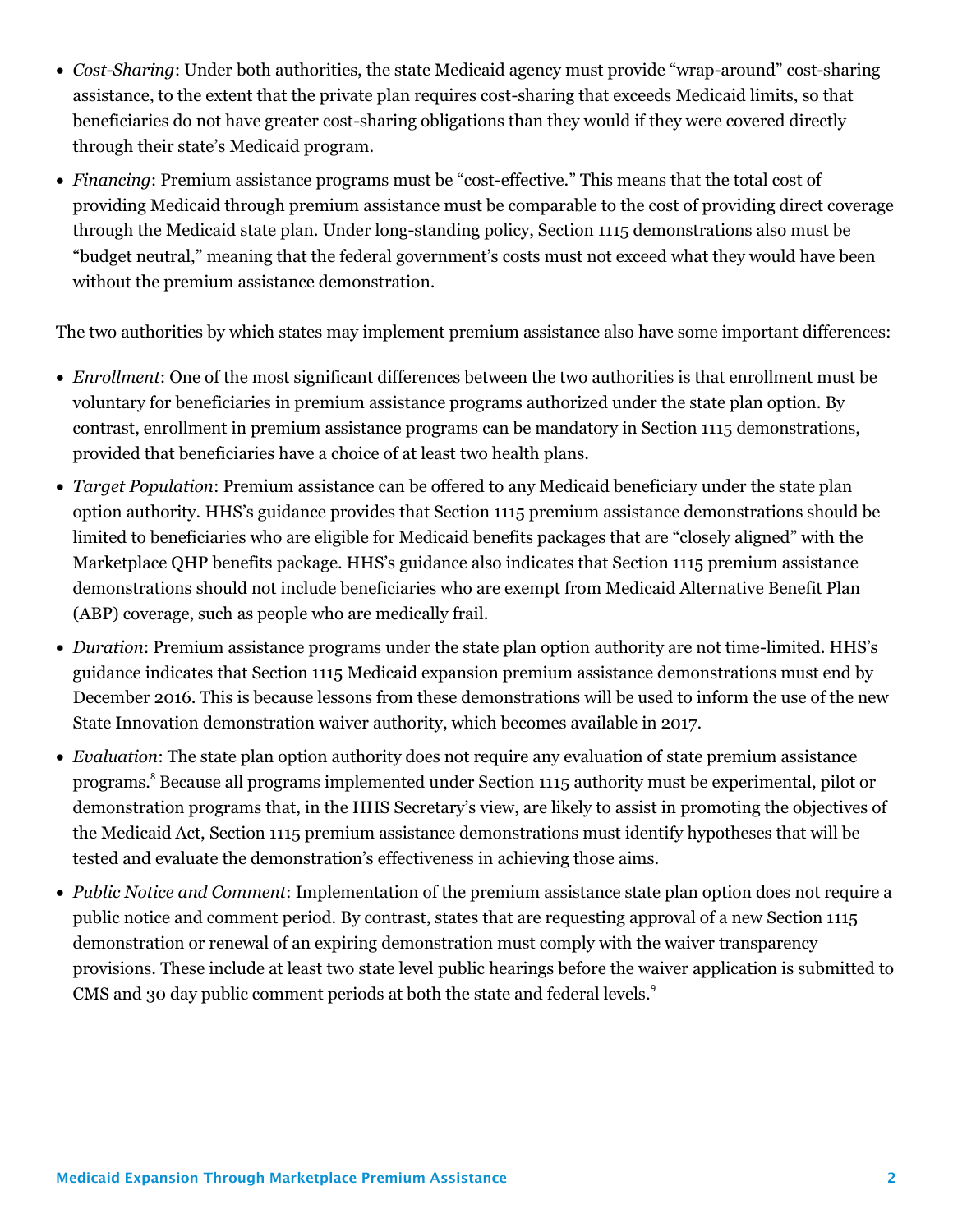| Table 1:<br>Implementation of Medicaid Expansion Through Marketplace Premium Assistance By State<br><b>Plan Option vs. Demonstration Waiver</b>                                                                                       |                                                                                                                                                                                                                                                                   |                                                                                                                                                                                                                                                                                         |
|---------------------------------------------------------------------------------------------------------------------------------------------------------------------------------------------------------------------------------------|-------------------------------------------------------------------------------------------------------------------------------------------------------------------------------------------------------------------------------------------------------------------|-----------------------------------------------------------------------------------------------------------------------------------------------------------------------------------------------------------------------------------------------------------------------------------------|
| Program<br><b>Element</b>                                                                                                                                                                                                             | <b>State Plan Option</b>                                                                                                                                                                                                                                          | <b>Section 1115 Demonstration Waiver</b>                                                                                                                                                                                                                                                |
| <b>Target</b><br><b>Population:</b>                                                                                                                                                                                                   | Can be offered to any Medicaid<br>beneficiary                                                                                                                                                                                                                     | Should be limited to beneficiaries<br>eligible for benefits packages that<br>are closely aligned with the<br>Marketplace QHP benefits package<br>Should not include groups exempt<br>from ABP coverage such as people<br>who are medically frail                                        |
| Enrollment:                                                                                                                                                                                                                           | Must be voluntary                                                                                                                                                                                                                                                 | Can be mandatory as long as<br>beneficiaries have a choice of at least<br>two plans                                                                                                                                                                                                     |
| <b>Benefits:</b>                                                                                                                                                                                                                      | <b>State Medicaid agency must supplement</b><br>private insurance plan benefits package<br>so that all Medicaid state plan benefits<br>are covered                                                                                                                | Same as state plan option*                                                                                                                                                                                                                                                              |
| Cost-<br>sharing:                                                                                                                                                                                                                     | <b>State Medicaid agency must supplement</b><br>private insurance plan cost-sharing<br>requirements so that beneficiaries are<br>not responsible for cost-sharing that<br>exceeds the Medicaid limits                                                             | Same as state plan option                                                                                                                                                                                                                                                               |
| Financing:                                                                                                                                                                                                                            | Must be cost-effective: total costs,<br>including private plan premiums,<br>administrative expenditures, excess<br>cost-sharing charges and wrap-around<br>benefits, must be comparable to the<br>cost of direct coverage under the<br><b>Medicaid state plan</b> | Same as state plan option except that<br>savings from factors such as the<br>reduction of beneficiaries moving<br>between Medicaid and Marketplace<br>coverage due to income fluctuations<br>and increased Marketplace<br>competition due to additional<br>enrollment may be considered |
|                                                                                                                                                                                                                                       |                                                                                                                                                                                                                                                                   | Also must be budget neutral: over the<br>life of the demonstration, federal<br>Medicaid costs must not exceed what<br>they would have been without the<br>demonstration                                                                                                                 |
| <b>Duration:</b>                                                                                                                                                                                                                      | Not time-limited                                                                                                                                                                                                                                                  | Must end by December 2016**                                                                                                                                                                                                                                                             |
| <b>Testing</b><br>and<br>Evaluation:                                                                                                                                                                                                  | Not required                                                                                                                                                                                                                                                      | Must be an experimental, pilot or<br>demonstration project that, in the<br>HHS Secretary's view, is likely to<br>assist in promoting the objectives of<br>the Medicaid program                                                                                                          |
| <b>Public</b><br>Notice and<br>Comment:                                                                                                                                                                                               | Not required                                                                                                                                                                                                                                                      | <b>State and federal level public</b><br>comment periods required for new<br>demonstrations and demonstration<br>renewals                                                                                                                                                               |
| NOTES: *Newly eligible Medicaid beneficiaries are entitled to an ABP defined by the state, which may differ from the<br>Medicaid state plan benefits package. While HHS's quidance indicates that it only will consider demonstration |                                                                                                                                                                                                                                                                   |                                                                                                                                                                                                                                                                                         |

**Medicaid state plan benefits package. While HHS's guidance indicates that it only will consider demonstration proposals that make arrangements with QHPs to provide any necessary wrap-around benefits, Iowa is seeking waiver authority to waive the provision of wrap-around benefits. \*\*Iowa is seeking approval through 2018.**

**SOURCES: 42 U.S.C. § 1315 (demonstration waiver); 42 C.F.R. § 435.1015 (state plan option); HHS, Medicaid and the Affordable Care Act: Premium Assistance (March 2013), available at [http://medicaid.gov/Federal-Policy-](http://medicaid.gov/Federal-Policy-Guidance/Downloads/FAQ-03-29-13-Premium-Assistance.pdf)[Guidance/Downloads/FAQ-03-29-13-Premium-Assistance.pdf.](http://medicaid.gov/Federal-Policy-Guidance/Downloads/FAQ-03-29-13-Premium-Assistance.pdf)**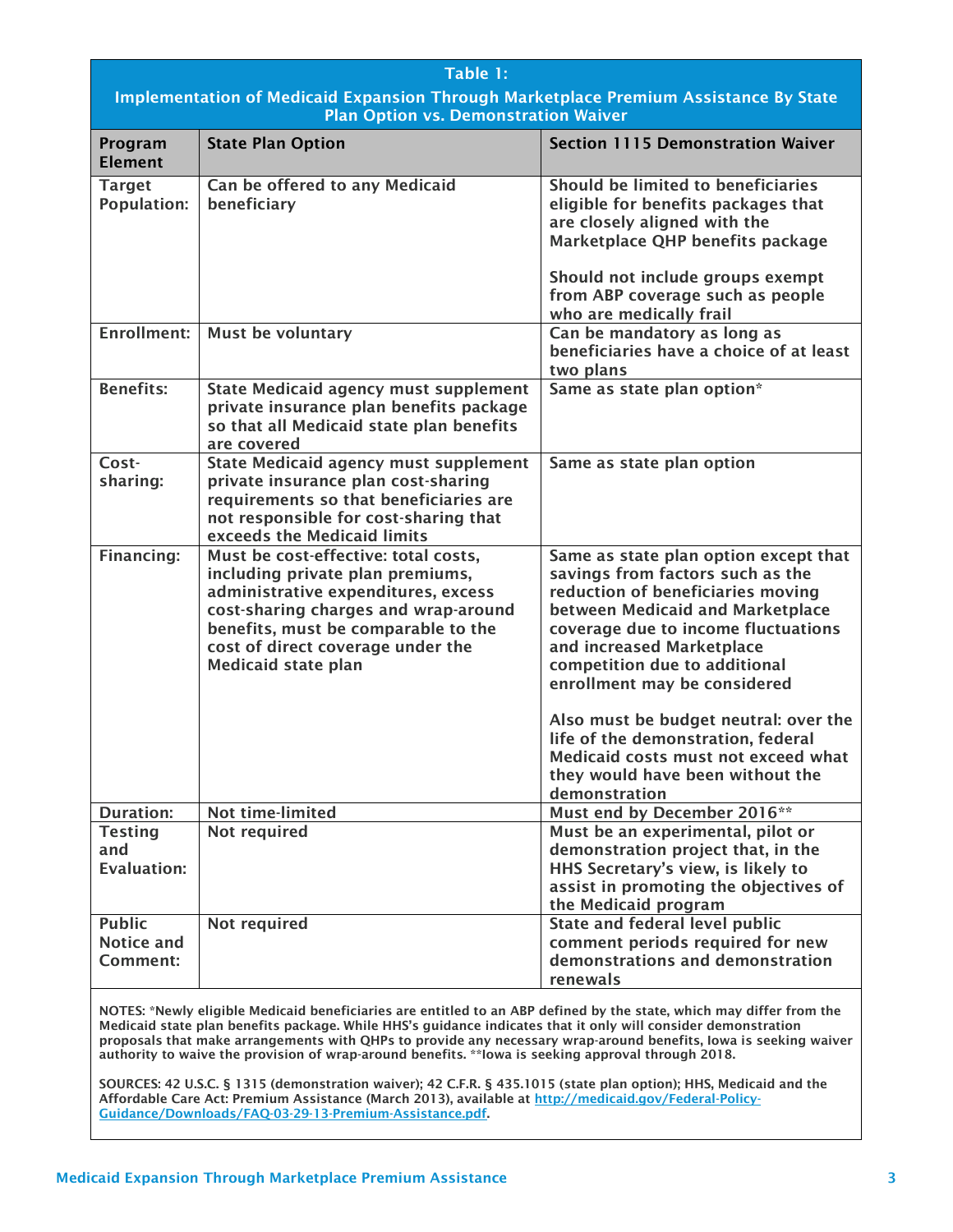## **LOOKING AHEAD: BENEFICIARY PROTECTIONS IN MEDICAID EXPANSION PREMIUM ASSISTANCE PROGRAMS**

Whether implemented under the state plan option or demonstration waiver authority, Medicaid premium assistance programs differ in important ways from the traditional administration, financing, and delivery of Medicaid benefits. As the pending premium assistance demonstration waiver applications are reviewed by CMS, there are some key program elements to consider so that low-income beneficiaries will receive the services to which they are entitled under the Medicaid program. These include:

- *Plan choice and enrollment options counseling:* In order for beneficiaries in Medicaid premium assistance programs to compare health plans and make an informed choice about whether to participate in premium assistance (if enrollment is voluntary) and which plan best meets their needs, it is important that they have access to adequate information that is easy to understand. Enrollment options counseling from organizations that are trusted by beneficiaries and independent of participating health plans is an important means of supporting beneficiaries as they exercise their choices.
- *Identification of exempt populations*: In Medicaid expansion premium assistance demonstrations where enrollment is mandatory, the method by which the state will identify beneficiaries who exempt from mandatory ABP enrollment, such as people who are medically frail, will be an critical factor in ensuring that beneficiaries have access to the benefits package that best meets their needs and to which they are entitled.
- *Access to wrap-around benefits and cost-sharing:* A Government Accountability Office analysis of Medicaid premium assistance programs noted that "a reported issue with premium assistance programs is that there may be disparities in the benefits and cost-sharing protections offered to enrollees in such programs compared with those in direct [Medicaid] coverage."<sup>10</sup> As confirmed in CMS's recent regulations and guidance, beneficiaries in premium assistance programs are entitled to wrap-around benefits and costsharing assistance, and this coverage should be "seamless." The methods by which states offer wrap-around benefits and cost-sharing protections to beneficiaries in premium assistance programs are key determinants of whether beneficiaries will know about these program elements and how easily beneficiaries can access them.
- *Appeals of service denials:* Medicaid beneficiaries have a constitutionally protected right to adequate notice of service denials and the opportunity for a hearing to review denials of coverage.<sup>11</sup> Ensuring that beneficiaries in premium assistance programs can exercise their appeal rights is an essential beneficiary protection.
- *State Medicaid agency program oversight:* Proper oversight of Medicaid premium assistance programs is an important means of evaluating their effectiveness. State Medicaid agencies will have to establish relationships with health plans to facilitate enrollment, pay premiums, and provide for wrap-around benefits and cost-sharing assistance. In addition, state oversight of Medicaid premium assistance programs in areas such as whether demonstration goals are being achieved, whether program funds are being spent costeffectively, whether health plan provider networks are adequate to meet beneficiary needs, how services are being utilized, and how readily beneficiaries are able to access necessary care will be important to ensuring that the program is working effectively for beneficiaries.